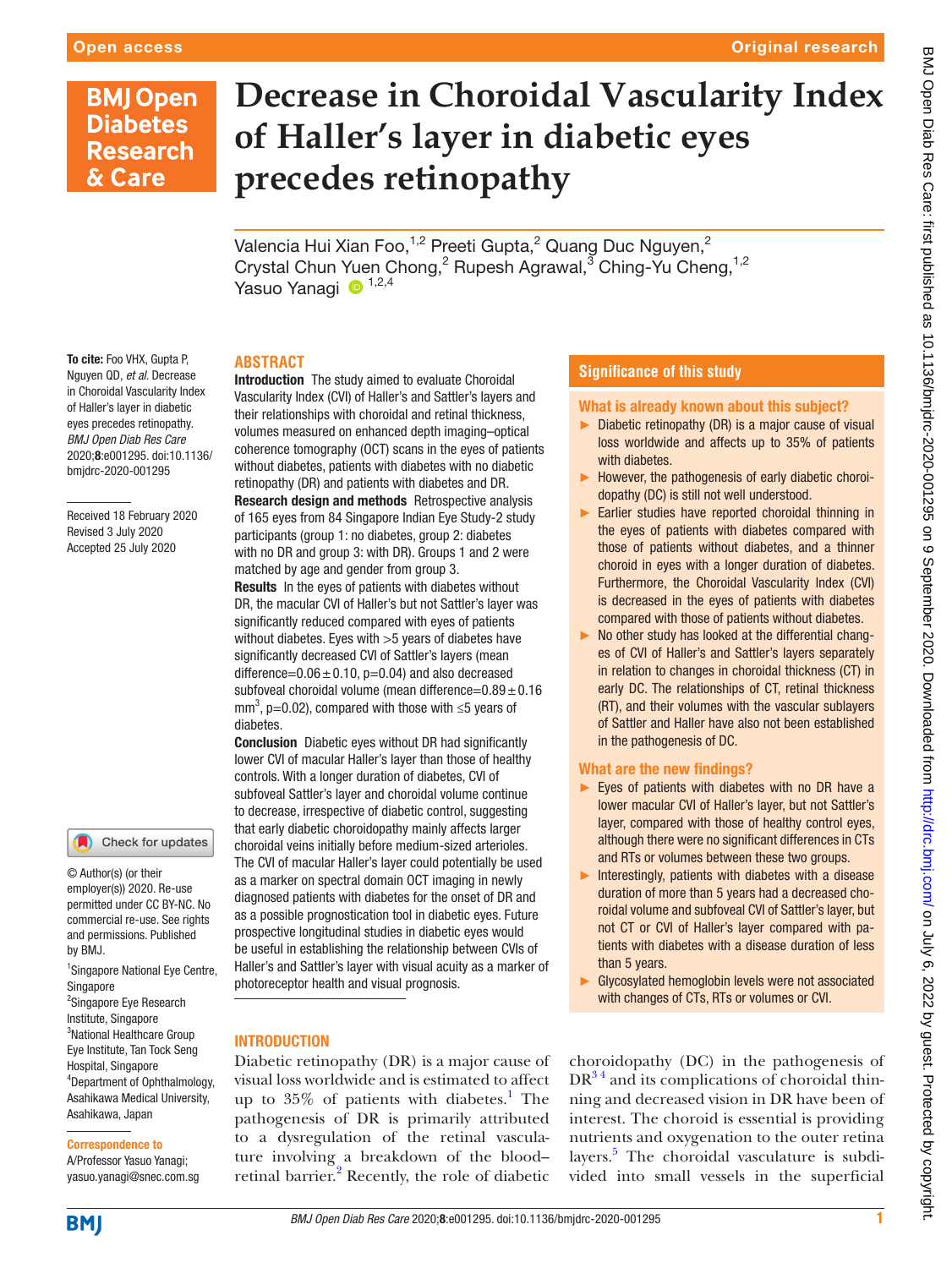#### **Significance of this study**

#### How might these results change the focus of research or clinical practice?

- ► Our results suggest that DC mainly affects larger choroidal veins initially before medium-sized arterioles in the early pathogenesis of DR.
- ► The CVI of macular Haller's layer could potentially be used as a marker on spectral domain optical coherence tomography imaging in newly diagnosed diabetics for the onset of DR and as a possible prognostication tool in the eyes of patients with diabetes.
- ► Future prospective longitudinal studies in the eyes of patients with diabetes would be useful in establishing the relationship between CVIs of Haller's and Sattler's layer with visual acuity as a marker of photoreceptor health and visual prognosis.

choriocapillaris, medium-sized vessels in the Sattler's layer consisting of mostly choroidal arterioles and deeper large-sized vessels in the Haller's layer composed of mostly choroidal veins.<sup>[6](#page-7-4)</sup> Histopathological analysis of diabetic choroids revealed changes such as microaneurysms, loss of choriocapillaris, drusenoid deposits on Bruch's membrane, polymorphonuclear leukocytes in the choriocapillaris and choroidal neovascularization.<sup>7-10</sup> Indocyanine green angiography has affirmed the findings of histopathological studies demonstrating reduced blood flow in the subfoveal choroid as evidenced by hypofluorescence and late filling that represent areas of vascular compromise.<sup>11</sup> Choroidal perfusion is found to be associated with photoreceptor function, and it is hypothesised that choroidal hypoperfusion may lead to a reduced supply of oxygen and nutrients to the retinal pigment epithelium (RPE) and photoreceptors and have a subsequent profound impact on vision.<sup>12 13</sup> This suggests that DC should be evaluated in detail for prognostication purposes, and as a potential therapeutic target in improving choroidal perfusion that could potentially attenuate photoreceptor damage and improve visual prognosis.

The usage of enhanced depth imaging (EDI) protocol for spectral domain optical coherence tomography (SD-OCT) has allowed detailed non-invasive imaging of the choroid.[14](#page-7-8) Studies have been published earlier to assess choroidal thickness (CT) in DR, with conflicting results. While a few studies showed the thickening of CT in eyes with DR compared with healthy eyes, $15\frac{16}{16}$  most studies report a decrease in CT in the eyes of patients with diabetes compared with patients without diabetes.<sup>15 17–20</sup> The longer the duration of diabetes, the thinner the choroid in these eyes.<sup>15 21</sup> Of recent, the Choroidal Vascularity Index (CVI) has been proposed to be a more robust and stable measure of the vascularity of the choroid and choroidal health compared with measuring CT alone due to physiological and systemic-related variations in the  $CT.^{22}$   $^{23}$  CVI is decreased in the eyes of patients with diabetes compared with those without diabetes. $24\frac{24\frac{25}{2}}{25}$  However, the pathogenesis of early DC is still not well understood. To our knowledge,

no other study has looked at the differential changes of CVI of Haller's and Sattler's layers separately in relation to changes in CT in the early DC. The relationships of CT, retinal thickness (RT), and their volumes with the vascular sublayers of Sattler's and Haller's have also not been established in the pathogenesis of DC.

Thus, we aimed to evaluate the CVIs of Haller's and Sattler's layers and their relationships with CT, RT, and volumes in eyes of patients without diabetes, patients with diabetes with no DR, and patients with diabetes and DR.

#### **METHODS**

This study was conducted as part of a study cohort from the Singapore Indian Eye Study-2 (SINDI-2), a population-based survey of major eye diseases in ethnic Indians aged 40–80 years living in the southwestern part of Singapore conducted from August 2007 to December 2009.<sup>[26](#page-7-12)</sup> Written informed consent was obtained from the subjects after explanation about the details of the study and any potential risks and consequences involved with the study. Details of the study design and methodology have been reported elsewhere.<sup>26</sup>

In this study, we selected patients from SINDI-2 with at least mild non-proliferative DR and then selected agematched, gender-matched, and ethnicity-matched controls. We divided the subjects into three groups as follows: group 1: healthy subjects without diabetes; group 2: subjects with diabetes without DR; and group 3: subjects with diabetes with at least mild or worse DR status. Subjects who met the following exclusion criteria were not included: any subjects with diabetic macular oedema, any treatment for DR previously, such as focal laser, panretinal photocoagulation or intravitreal injections, previous retinal surgery and other retinal or choroidal pathology, such as age-related macular degeneration, vitreomacular traction, epiretinal membrane, macula hole, uveitis, or systemic disease that might affect CT (eg, uncontrolled hypertension, systemic lupus erythematosus, anemia, leukemia, and obstructive sleep apnea).

Each participant underwent a standardized examination. Ocular biometry, including axial length (AL), was measured using non-contact partial coherence interferometry (IOL Master V3.01, Carl Zeiss Meditec AG, Jena, Germany). A detailed interviewer-administered questionnaire was used to collect demographic data, medical history (eg, hypertension, diabetes, and hyperlipidemia), ocular history, and medication use from all participants. Non-fasting venous blood samples were analyzed at the National University Hospital Reference Laboratory for biochemical testing of serum total cholesterol, triglycerides, and glycosylated hemoglobin (HbA1C). DR was graded as no DR, 'mild/moderate DR', 'severe non-proliferative diabetic retinopathy (NPDR)' or 'proliferative DR' based on the modified Early Treatment Diabetic Retinopathy Study (ETDRS) retinopathy severity scale.<sup>[27](#page-7-13)</sup>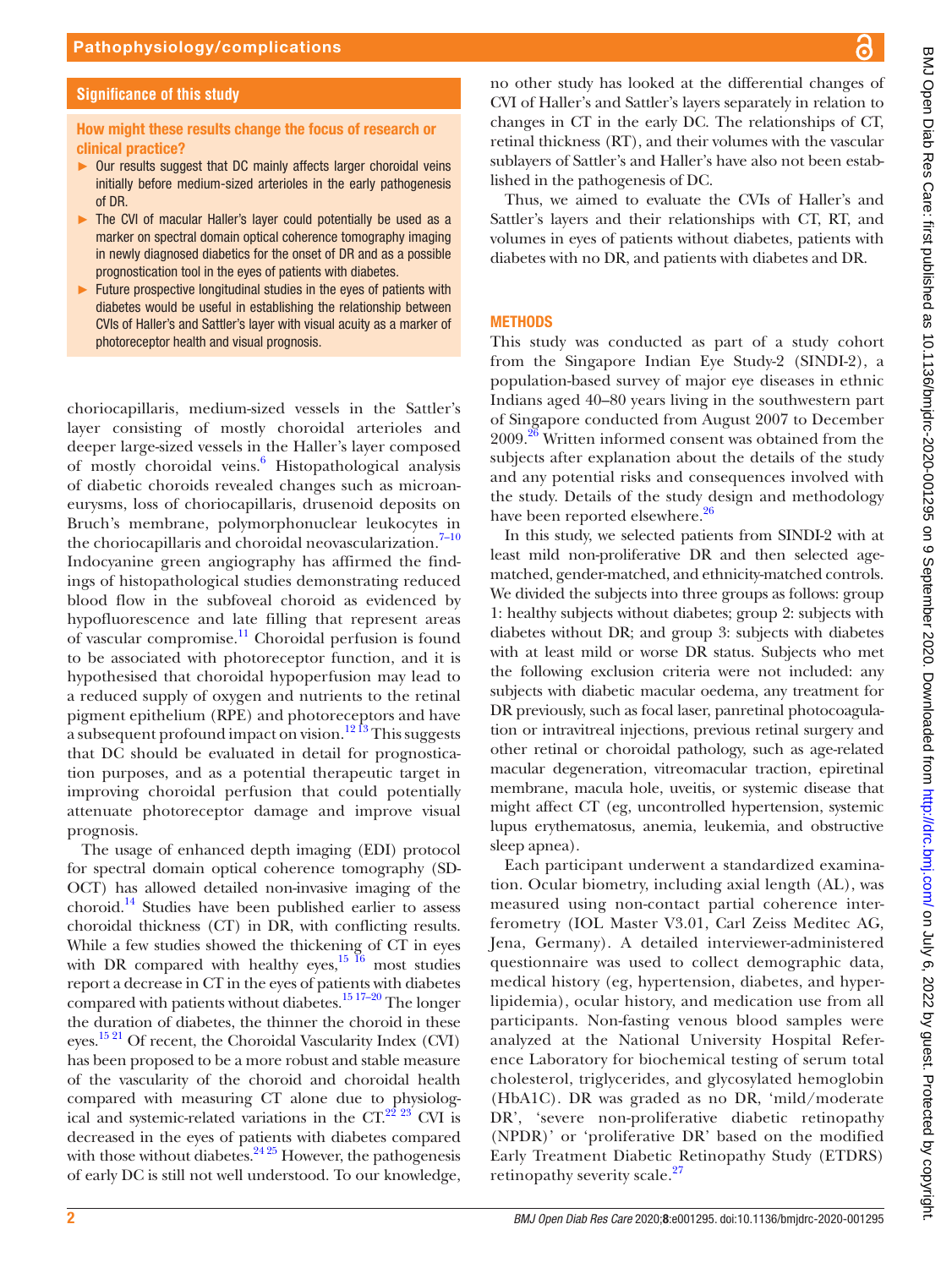#### Retinal and choroidal optical coherence tomography (OCT) imaging acquisition

The retinal and choroidal architectural parameters were determined using EDI mode of Spectralis SD-OCT (Spectralis, wavelength: 870 nm; Heidelberg Engineering, Heidelberg, Germany). OCT raster scans with EDI were acquired at the 3×3 mm macular region of both eyes of each subject. A volume scan of 20°×20° containing at least 31 B-scans (each composed of 1536 A-scans) centering at the fovea was obtained for each eye. Individual B-scan was an average of 25 frames and 240 mm apart from the consecutive B-scan. All the scans included in the study had a quality index of at least 18, which is considered an acceptable quality.

Following Spectralis user manual guidelines, subjects' keratometry readings and refraction were entered into the Spectralis software before imaging the retina and choroid to estimate optical magnification, thus allowing for more accurate comparisons across individuals. However, Spectralis OCT does not allow AL to be entered, and hence our methods might still have residual errors  $(2\%-7\%)^2$  due to ocular magnification from methods that additionally use  $AL.<sup>28</sup>$  $AL.<sup>28</sup>$  $AL.<sup>28</sup>$ 

The RT and CT were measured using the in-built callipers tool at five points (subfoveal, 0.5 and 1.0 mm temporal and nasal to the fovea each). The subfoveal CT was defined as the vertical distance between the ocular surface of the RPE and the choroidal–scleral interface (CSI) at the fovea, defined by a hyper-reflective dot echo at the innermost retinal layer. The macular CT was defined as the CT within the entire 3×3 mm macular area. The RT was measured manually using the calliper tool in the software from the inner surface of the RPE to the inner limiting membrane. Subfoveal choroidal and retinal volumes were recorded from the volume map with the ETDRS grid (central 1 mm). Thickness and volume of each of the following retinal layers were individually measured by the automatic segmentation algorithm on the imaging software Heyex (Heyex SP-X V.6.4.8.116): retinal nerve fiber layer, retinal ganglion cell, inner plexiform layer, inner nuclear layer, outer plexiform layer, outer nuclear layer RPE and photoceptor layer.

#### Image delineation

Raw OCT images were loaded on a custom-written application on MATLAB that enabled delineation for detailed morphological and vascular analyses. $29-31$  Three structures were delineated: the Bruch's membrane, the junction between the Sattler's and the Haller's layer, and the CSI. Bruch's membrane was delineated automatically by the Spectralis OCT device, whereas the foveal centre and three to four most prominent points corresponding to the junction between the Sattler's and the Haller's layers, and the CSI were manually marked by a single author (PG) using our custom application.

#### Measurement of choroidal vascular parameters using MATLAB

For each eye, the horizontal cross-sectional scan passing through the fovea was identified. Based on this crosssectional scan, we defined and calculated (in MATLAB) the following choroidal vascular parameters.

#### Choroidal vascular area within foveal and macular regions

To measure the CVI, image binarization was performed using our custom-written application on MATLAB, as described previously[.29](#page-7-16) The choroidal area of interest was selected using the polygon tool and was added to the region of interest manager. After converting the image into 8 bit, Niblack autolocal thresholding was applied, $32$  which gave the mean pixel value with SD for all the points. On the OCT scans, the luminal area (LA) was highlighted by applying the colour threshold. Black areas within the choroid after binarization were assumed to represent stromal area (SA), which corresponds to the interstitial or stromal component of the choroid. The CVI was calculated respectively for the Sattler's layer (defined as the region between the Bruch's membrane and the lower border of the Sattler's layer) and Haller's layer (defined as the region between the lower border of the Sattler's layer and the CSI [\(figure](#page-3-0) 1). The area of this region was measured within the subfovea as well as the macula, as described previously[.29](#page-7-16)

In the previous work published by our group, we had demonstrated excellent intragrader (interclass correlation (ICC): 0.97–0.99 for TCA and ICC: 0.91–0.98 for LA) and intergrader reliability (ICC: 0.90–0.97 for TCA and ICC: 0.89–0.97 for LA) for CVI measurements using the same binarization method. $^{22}$ 

## Statistical analysis

All analyses were performed in SPSS V.20.0 (IBM Corp.) and statistical significance was evaluated at the 5% level. All quantitative variables were estimated using mean and SD. Qualitative or categorical variables were described as frequencies (n) and percentages  $(\%)$ . Independent t-test and  $\chi^2$  tests were used for continuous and categorical variables, respectively, across all groups (overall), model 1 (group 1 vs group 2), and model 2 (group 2 vs group 3). CT and CVI were analyzed independently using a generalised linear effects model, adjusted separately for age, gender, hypertension, duration of diabetes, and AL.

#### Data and resource availability

The datasets and resources generated and analyzed during the current study are not publicly available as it belongs to the Singapore Eye Research Institute but are available from the corresponding author on reasonable request.

## **RESULTS**

A total of 167 eyes from 84 patients which were agematched and gender-matched across three different groups with EDI-OCT scans were included in the study.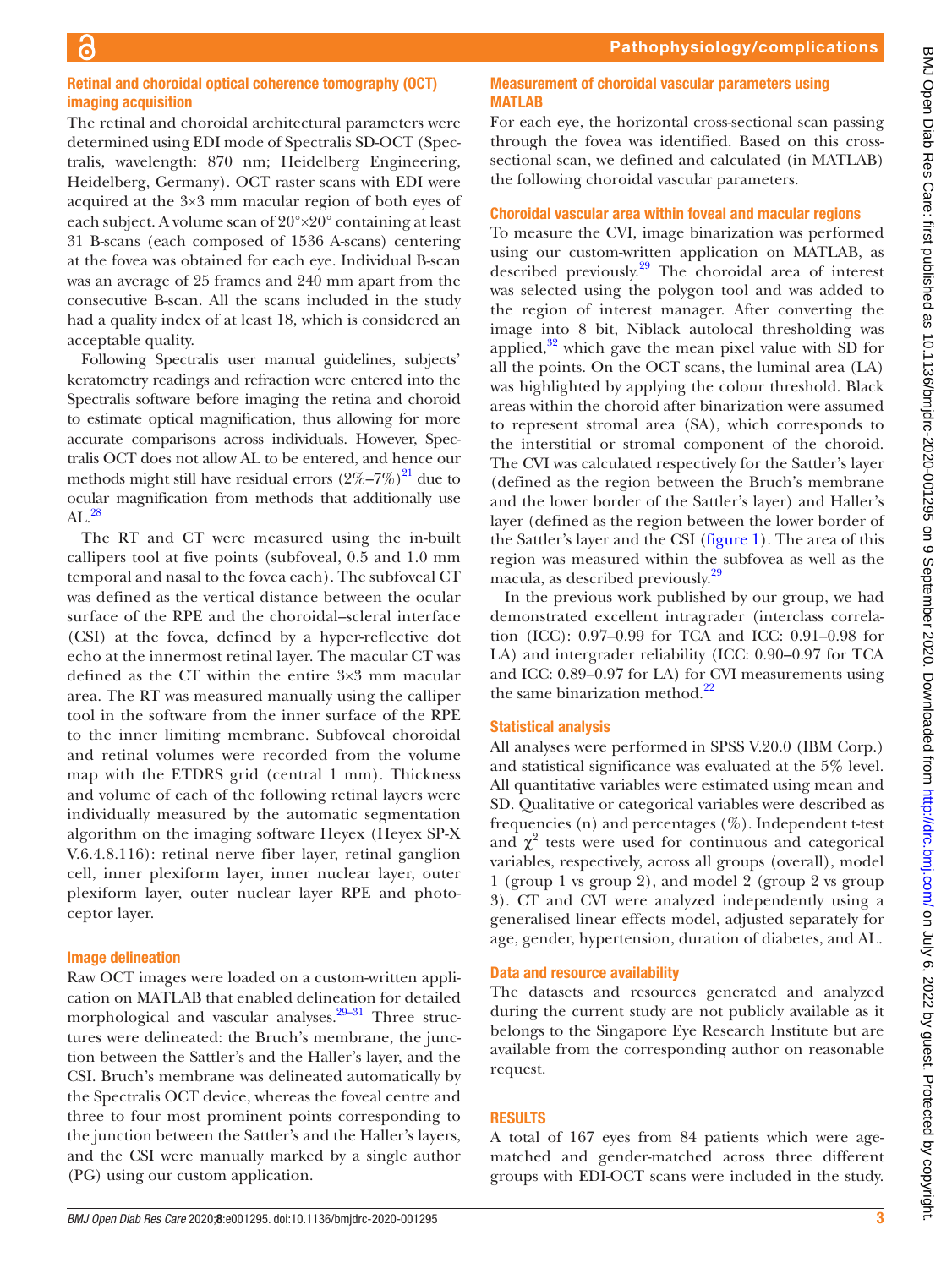# Pathophysiology/complications





<span id="page-3-0"></span>Figure 1 Delineation of choroid (A) Sattler's and (B) Haller's layers obtained by our custom-written application on MATLAB on choroidal images acquired by enhanced depth imaging spectral domain optical coherence tomography. Black areas indicate vascular areas and white areas indicate stromal areas.

The overall mean age was 50.8±5.8 years (age range 43–66), and the mean age was 50.8±6.1 (age range 44–61), 50.3±5.1 (age range 43–62), and 53.6±7.5 (age range 44–62) years for groups 1, 2 and 3, respectively. The baseline demographic characteristics of the study group are shown in [table](#page-3-1) 1. There are significantly more subjects with hypertension in group 2 (68.0%) and group

3 (83.3%) compared with group 1 (39.2%) ( $p<0.001$ ), and group 3 subjects had a significantly longer duration of diabetes than group 2 subjects  $(12.33\pm7.14 \text{ vs } 4.24\pm6.76$ years, p<0.001).

Comparing the three groups, we found that there were no significant differences in terms of volume and thickness of all retinal layers [\(table](#page-4-0) 2). In eyes with DR (group 3), subfoveal CT (269.50±64.67 μm) and choroidal volume  $(7.38 \pm 1.52 \text{ mm}^3)$  were significantly reduced compared with eyes without DR (subfoveal CT: 307.16±62.47 μm vs 312.14±68.61 μm in groups 2 and 1, respectively, p=0.0047; choroidal volume:  $8.35\pm1.50$  mm<sup>3</sup> vs  $8.61\pm1.69$  mm<sup>3</sup> in groups 2 and 1, respectively, p=0.02), respectively ([table](#page-4-0) 2). There were no significant differences in CT and volume between groups 1 and 2 (model 1, p>0.05 for all). After adjusting for age, gender, hypertension, AL, and groups of eyes, we found that decreased choroidal volume was still associated with group 3 (OR −1.10, 95% CI −1.88 to to 0.33) but not subfoveal CT [\(table](#page-5-0) 3).

In eyes with DR (group 3), CVI of the macula's Haller's layer was also significantly reduced compared with eyes without DR (group 1 and group 2 separately)  $(0.42\pm0.06$ um vs  $0.44 \pm 0.05$  vs  $0.45 \pm 0.05$ , respectively, p=0.02) [\(table](#page-4-0) 2). In models 1 and 2, the CVI of macular Haller's layer was found to be reduced in group 2 compared with group 1, and in group 3 compared with group 2, separately (p<0.05, [table](#page-4-0) 2). There were no significant differences in the subfoveal or macular CVI of the Sattler's layer across all three groups (overall) or in model 1 or 2. After adjusting for age, gender, hypertension, AL and groups of eyes in separate models, CVI of macular Haller's layers was significantly associated with group 2 (OR −0.02, 95% CI −0.03 to 0) and group 3 (OR −0.03, 95% CI −0.05 to 0). The CVIs of subfoveal and macular Sattler's layers and subfoveal Haller's layers were not associated with either group (p>0.05).

We did a subanalysis comparing patients with diabetes with diabetes duration of  $\leq 5$  years and those  $> 5$  years of the disease. Patients with diabetes with a duration of diabetes of >5 years had a significantly decreased

<span id="page-3-1"></span>

| Table 1<br>Baseline characteristics of participants in the study $(N=167)$ |                     |                     |                     |          |  |
|----------------------------------------------------------------------------|---------------------|---------------------|---------------------|----------|--|
|                                                                            | Group 1<br>$(n=74)$ | Group 2<br>$(n=75)$ | Group 3<br>$(n=18)$ | P value* |  |
| Age (years), mean (SD)                                                     | 50.8(6.1)           | 50.3(5.1)           | 53.6(7.5)           | 0.09     |  |
| Gender, male, n (%)                                                        | 41 (55.4)           | 41 (54.7)           | 10(55.6)            | 0.99     |  |
| Hypertension, n (%)                                                        | 29(39.2)            | 51(68.0)            | 15(83.3)            | < 0.001  |  |
| HbA1c (%), mean (SD)                                                       | 5.75(0.37)          | 8.18(1.90)          | 9.39(1.71)          | < 0.001  |  |
| Duration of diabetes (years), mean (SD)                                    | $\mathbf{0}$        | 4.24(6.76)          | 12.33(7.14)         | < 0.001  |  |
| Axial length (mm), mean (SD)                                               | 23.58 (0.93)        | 23.50 (0.84)        | 23.35 (0.99)        | 0.59     |  |

Data are expressed as numbers (percentages) for categorical variables or means (SDs) for continuous variables.

Bold values are statistically significant.

\*Based on χ<sup>2</sup> or Wilcoxon test (categorical), or independent sample t-tests, comparing characteristics among participants across all three groups.

HbA1c, glycosylated hemoglobin.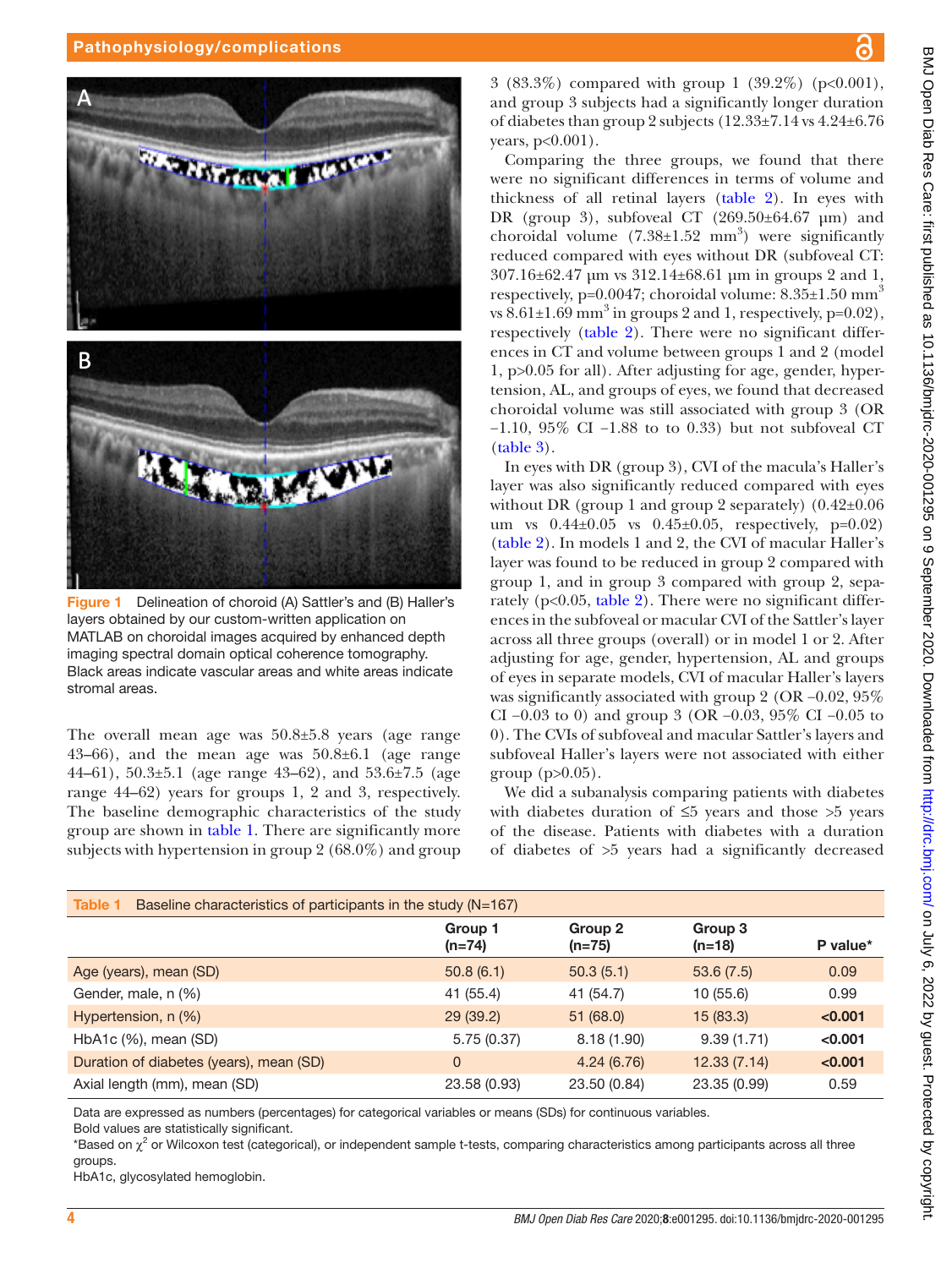# Pathophysiology/complications

<span id="page-4-0"></span>

| Retinal and CT and volume measurements and CVI of macular and subfoveal layers (N=167)<br>Table 2 |                     |                                |                                |                            |                            |                            |
|---------------------------------------------------------------------------------------------------|---------------------|--------------------------------|--------------------------------|----------------------------|----------------------------|----------------------------|
|                                                                                                   | Group 1<br>$(n=74)$ | Group <sub>2</sub><br>$(n=75)$ | Group <sub>3</sub><br>$(n=18)$ | <b>Overall P</b><br>value* | <b>Model 1</b><br>P valuet | <b>Model 2</b><br>P value‡ |
| Total retina volume (mm <sup>3</sup> )                                                            | 8.53(0.38)          | 8.49 (0.38)                    | 8.40(0.45)                     | 0.45                       | 0.55                       | 0.39                       |
| Subfoveal retina thickness (µm)                                                                   | 277.54 (24.81)      | 275.13 (24.86)                 | 285.94 (21.75)                 | 0.25                       | 0.56                       | 0.09                       |
| Total RNFL volume (mm <sup>3</sup> )                                                              | 0.93(0.12)          | 0.91(0.11)                     | 0.90(0.11)                     | 0.47                       | 0.30                       | 0.76                       |
| Subfoveal RNFL thickness (µm)                                                                     | 16.71 (4.78)        | 16.27 (5.96)                   | 17.94 (5.01)                   | 0.49                       | 0.62                       | 0.27                       |
| RGC volume (mm <sup>3</sup> )                                                                     | 1.03(0.08)          | 1.10(0.09)                     | 1.00(0.09)                     | 0.19                       | 0.09                       | 0.92                       |
| Subfoveal RGC thickness (µm)                                                                      | 20.24 (6.03)        | 18.99 (6.02)                   | 20.89 (4.58)                   | 0.30                       | 0.21                       | 0.21                       |
| Inner plexiform layer volume<br>$\rm (mm^3)$                                                      | 0.85(0.07)          | 0.83(0.06)                     | 0.83(0.05)                     | 0.16                       | 0.08                       | 0.91                       |
| Subfoveal inner plexiform<br>thickness (µm)                                                       | 21.86 (4.71)        | 20.97 (4.76)                   | 23.22 (4.01)                   | 0.16                       | 0.26                       | 0.07                       |
| INL volume $\text{(mm}^3)$                                                                        | 1.07(0.07)          | 1.01(0.08)                     | 1.00(0.03)                     | 0.06                       | 0.46                       | 0.70                       |
| Subfoveal INL thickness (µm)                                                                      | 26.82 (5.04)        | 27.41 (6.32)                   | 29.33 (5.19)                   | 0.25                       | 0.53                       | 0.24                       |
| OPL volume (mm <sup>3</sup> )                                                                     | 0.76(0.07)          | 0.77(0.07)                     | 0.75(0.04)                     | 0.78                       | 0.63                       | 0.53                       |
| Subfoveal OPL thickness (µm)                                                                      | 27.82 (6.92)        | 28.56 (0.81)                   | 29.06 (3.80)                   | 0.70                       | 0.52                       | 0.77                       |
| ONL volume $(mm3)$                                                                                | 1.67(0.19)          | 1.70(0.14)                     | 1.65(0.25)                     | 0.35                       | 0.23                       | 0.21                       |
| Subfoveal ONL thickness (µm)                                                                      | 79.78 (12.81)       | 78.80 (10.59)                  | 80.22 (12.73)                  | 0.84                       | 0.61                       | 0.62                       |
| Retinal pigment epithelial volume<br>$\rm (mm^3)$                                                 | 0.45(0.04)          | 0.44(0.04)                     | 0.45(0.06)                     | 0.51                       | 0.41                       | 0.33                       |
| Subfoveal retinal pigment<br>epithelium thickness (µm)                                            | 18/08 (1.96)        | 17.84 (2.01)                   | 18.44 (4.58)                   | 0.60                       | 0.46                       | 0.39                       |
| Photoreceptor layer volume<br>$\rm (mm^3)$                                                        | 2.28(0.07)          | 2.45(0.87)                     | 2.72(1.34)                     | 0.06                       | 0.09                       | 0.29                       |
| Subfoveal photoreceptor layer<br>thickness (µm)                                                   | 88.24 (4.18)        | 92.39 (20.42)                  | 92.39 (32.13)                  | 0.07                       | 0.09                       | 0.32                       |
| Choroidal volume (mm <sup>3</sup> )                                                               | 8.61(1.69)          | 8.35(1.40)                     | 7.38(1.52)                     | 0.02                       | 0.32                       | 0.016                      |
| Subfoveal CT (µm)                                                                                 | 312.14 (68.61)      | 307.16 (62.47)                 | 269.50 (64.67)                 | 0.047                      | 0.65                       | 0.025                      |
| CVI across different groups                                                                       |                     |                                |                                |                            |                            |                            |
| Subfoveal Haller's layer (SD)                                                                     | 0.46(0.07)          | 0.45(0.07)                     | 0.44(0.0)                      | 0.33                       | 0.21                       | 0.71                       |
| Subfoveal Sattler's layer (SD)                                                                    | 0.46(0.11)          | 0.45(0.10)                     | 0.40(0.15)                     | 0.13                       | 0.66                       | 0.08                       |
| Macular Haller's layer (SD)                                                                       | 0.45(0.05)          | 0.44(0.05)                     | 0.42(0.06)                     | 0.02                       | 0.034                      | 0.21                       |
| Macular Sattler's layer (SD)                                                                      | 0.46(0.08)          | 0.44(0.07)                     | 0.42(0.12)                     | 0.17                       | 0.17                       | 0.36                       |

Data are expressed as numbers (percentages) for categorical variables or means (SDs) for continuous variables. Bold values are statistically significant.

 $^*$ Based on  $\chi^2$  or Wilcoxon test (categorical), or independent sample t-tests, comparing characteristics across all three groups. †Based on χ<sup>2</sup> or Wilcoxon test (categorical), or independent sample t-tests, comparing characteristics between groups 1 and 2.

‡Based on χ<sup>2</sup> or Wilcoxon test (categorical), or independent sample t-tests, comparing characteristics between groups 2 and 3.

CT, choroidal thickness; CVI, Choroidal Vascularity Index; INL, inner nuclear layer; ONL, outer nuclear layer; OPL, outer plexiform lay; RGC, retinal ganglion cell; RNFL, retinal nerve fiber layer.

subfoveal choroidal volume  $(8.10\pm1.41~\mathrm{mm}^3\,\mathrm{vs}\,8.99\pm1.57$ mm<sup>3</sup>, p=0.02) and CVI of subfoveal Sattler's layers  $(0.41\pm0.11$  vs  $0.47\pm0.01$ , p=0.04), compared with those with a duration of diabetes of 5 years or less. CT, CVI of macular Sattler's layer and CVI of subfoveal and macular Haller's layer were not significantly different between these two groups (p>0.05 for all) ([table](#page-5-1) 4). HbA1c levels had no significant associations with the choroidal thickness or CVI (not shown).

#### **DISCUSSION**

In the current study, we evaluated the CVI of Haller's and Sattler's layers at the subfoveal and entire macular region and their relationships with choroidal and RT and volumes across a spectrum of eyes (normal, diabetic eyes with no DR and eyes with DR). CT and choroidal volume were decreased in eyes with DR compared with those with no DR. Diabetic eyes with no DR have a lower macular CVI of Haller's layer, but not Sattler's layer, compared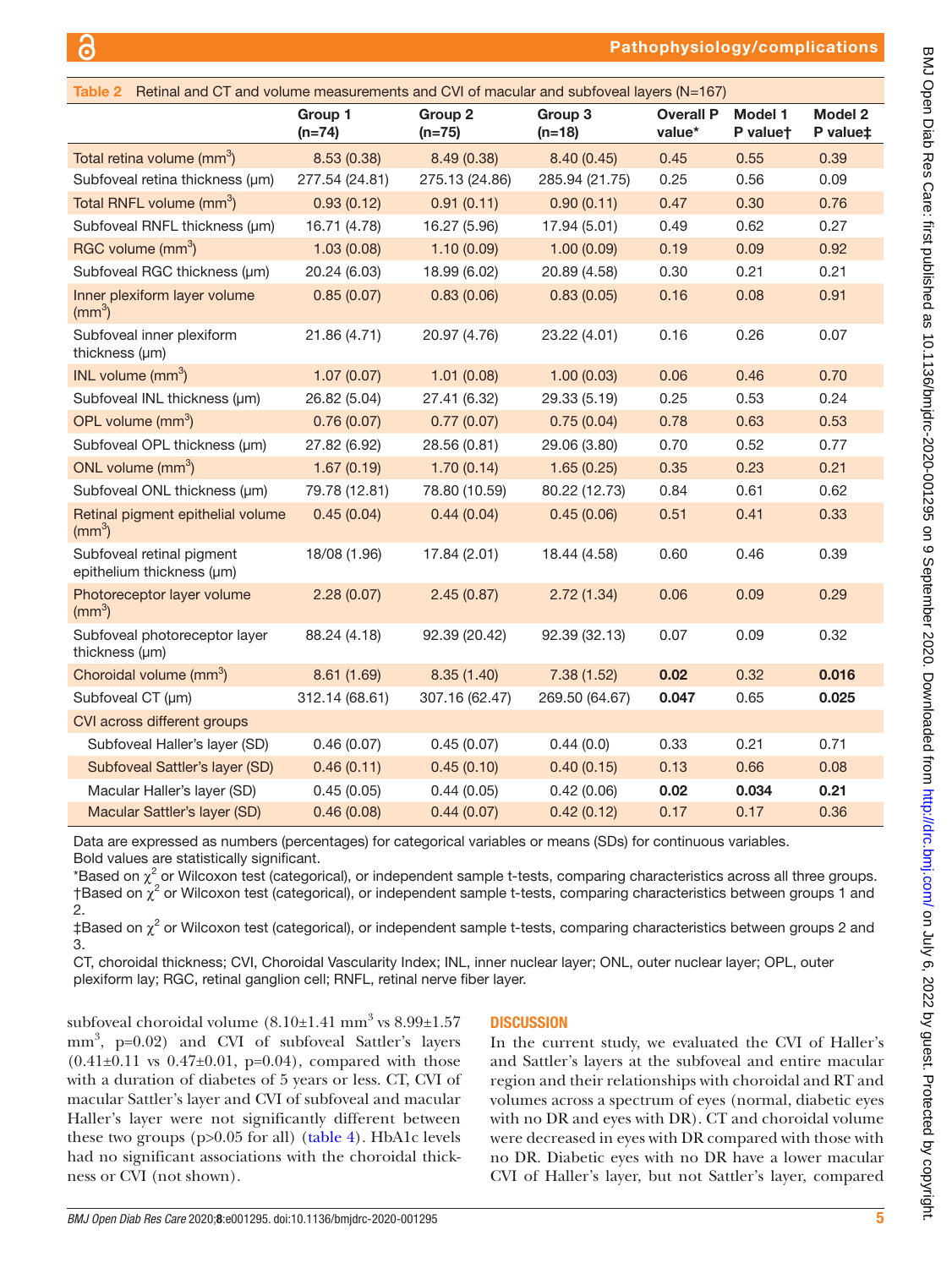<span id="page-5-0"></span>

|       | Pathophysiology/complications<br>О                                                                                            |       |                                   |   |                                                                 |   |                                         |       |
|-------|-------------------------------------------------------------------------------------------------------------------------------|-------|-----------------------------------|---|-----------------------------------------------------------------|---|-----------------------------------------|-------|
|       |                                                                                                                               |       |                                   |   |                                                                 |   |                                         |       |
|       | Table 3<br>Relationships of choroidal thickness, volume, CVI of Haller's and Sattler's layers and diabetic retinopathy status |       |                                   |   |                                                                 |   |                                         |       |
|       | <b>Choroidal volume</b>                                                                                                       | P     | <b>Subfoveal CT</b>               | P | <b>CVI subfoveal</b><br>Haller's layer                          | P | <b>CVI subfoveal</b><br>Sattler's layer | P     |
| Group | OR (95% CI)*                                                                                                                  | value | OR (95% CI)*                      |   | value OR (95% CI)*                                              |   | value OR $(95\% \text{ Cl})^*$          | value |
|       |                                                                                                                               |       |                                   |   |                                                                 |   |                                         |       |
| 2     | $-0.35$ ( $-0.94$ to 0.13)                                                                                                    | 0.16  | $2.56$ (-21.39 to 26.51)          |   | $0.834 -0.02$ (-0.04 to 0.01) $0.14 -0.01$ (-0.05 to 0.03) 0.58 |   |                                         |       |
| 3     | $-1.10$ (-1.88 to $-0.33$ ) 0.005                                                                                             |       | $-27.56$ ( $-65.86$ to $-10.74$ ) |   | $0.158 -0.02$ (-0.06 to 0.02) 0.293 -0.05 (-0.12 to 0.01) 0.09  |   |                                         |       |
|       |                                                                                                                               |       |                                   |   |                                                                 |   |                                         |       |

Bold values are statistically significant.

CVI macular Haller's layer **P** 

\*ORs and 95% CIs adjusted for age, gender, hypertension, axial length and three separate groups.

CVI macular Sattler's

OR (95% CI)\* P value

CVI, Choroidal Vascularity Index.

Group OR (95% CI)\*

with that of healthy control eyes. There were no significant differences in choroidal and RT or volumes between these two groups. The CVI of subfoveal Haller's layer is significantly associated with DR. Interestingly, patients with diabetes with a disease duration of more than 5 years had a decreased choroidal volume and subfoveal CVI of Sattler's layer, but not CT or CVI of Haller's layer, compared with patients with diabetes with a disease duration of fewer than 5 years. HbA1c levels were not associated with changes of CT, RT, or volumes or CVI.

value

1 1 – 1 – 2 −0.02 (−0.03 to 0.00) 0.046 −0.02 (−0.05 to 0.00) 0.069 3 −0.03 (−0.05 to 0.00) 0.019 −0.03 (−0.08 to 0.01) 0.108

layer

<span id="page-5-1"></span>

| <b>Table 4</b> Choroidal thickness and volume measurements |  |
|------------------------------------------------------------|--|
| and CVI comparing subjects segregated according to the     |  |
| duration of diabetes ( $N=75$ , excluding patients without |  |
| diabetes)                                                  |  |

| Duration of<br>diabetes                      | <5 years<br>$(n=54)$ | >5 years<br>(n=21) | Р<br>value* |
|----------------------------------------------|----------------------|--------------------|-------------|
| Choroidal<br>volume, mm <sup>3</sup><br>(SD) | 8.99(1.57)           | 8.10(1.41)         | 0.02        |
| Subfoveal CT<br>$(\mu m)$ (SD)               | 327.52 (64.93)       | 299.24 (60.24)     | 0.08        |
| CVI, subfoveal<br>Haller's layer             | 0.45(0.07)           | 0.45(0.07)         | 0.75        |
| CVI, subfoveal<br>Sattler's layer            | 0.47(0.10)           | 0.41(0.11)         | 0.04        |
| CVI, macular<br>Haller's layer               | 0.44(0.05)           | 0.44(0.05)         | 0.99        |
| CVI, macular<br>Sattler's layer              | 0.45(0.07)           | 0.42(0.07)         | 0.67        |

Data are expressed as numbers (percentages) for categorical variables or means (SDs) for continuous variables. Bold values are statistically significant.

\*Based on  $\chi^2$  or Wilcoxon test (categorical), or independent sample t*-*tests, comparing characteristics between participants with 5 years and less or more than 5 years of diabetes duration. CT, choroidal thickness; CVI, Choroidal Vascularity Index.

We found a decrease in CT and choroidal volume in eyes with at least mild NPDR compared with eyes with no DR. The relationship between CT and volume and DR severity remains controversial in treatment-naïve eyes in the current literature. Earlier studies have proposed that CT is reduced in eyes with DR compared with eyes with no DR due to possible vascular sclerosis and connective tissue changes in the aging unhealthy choroid in type 2 diabetes.<sup>33</sup> Also, type 2 diabetes is often accompanied by systemic pathologies such as hypertension or hypercholesterolemia, which have cumulative effects on the choroidal thickness and resultant choroidal thinning.<sup>1920</sup> On the contrary, Kim *et al* showed an increase in CT in eyes with mild NPDR before its decrease with worsening DR severity, but concluded that thickening of the choroid in the early stages of DR is likely due to stromal thick-ening and not contributed by the vascular component.<sup>[34](#page-7-20)</sup> Borrelli *et al* described the association between foveal choriocapillaris perfusion and choroidal structural OCT parameters (LA, SA and CVI) in healthy subjects as a reference for comparison of disease states.<sup>35</sup> His findings suggested that while an initial expansion of the choroid is accompanied by an increase in choriocapillaris perfusion, a further increase in LA and SA values seems to be associated with a progressive reduction in choriocapillaris perfusion, explaining why initial choroidal thickening in early DR might eventually compromise choriocapillaris perfusion and lead to choroidal thinning.<sup>35</sup> In our study, we did not manage to assess the CVI of the choriocapillaris, and future studies would be needed to confirm such a finding. Nonetheless, other inciting physiological and systemic factors affecting CT are likely to account for the discrepancies in the relationship between CT and DR.

What is novel in our study is that we found a differential decrease of macula CVI of Haller's layer first between diabetic eyes with no DR compared with healthy eyes, but not of CVI of Sattler's layer. Previously, Tan *et al*<sup>[24](#page-7-11)</sup> evaluated the CVI in patients with diabetes (both with and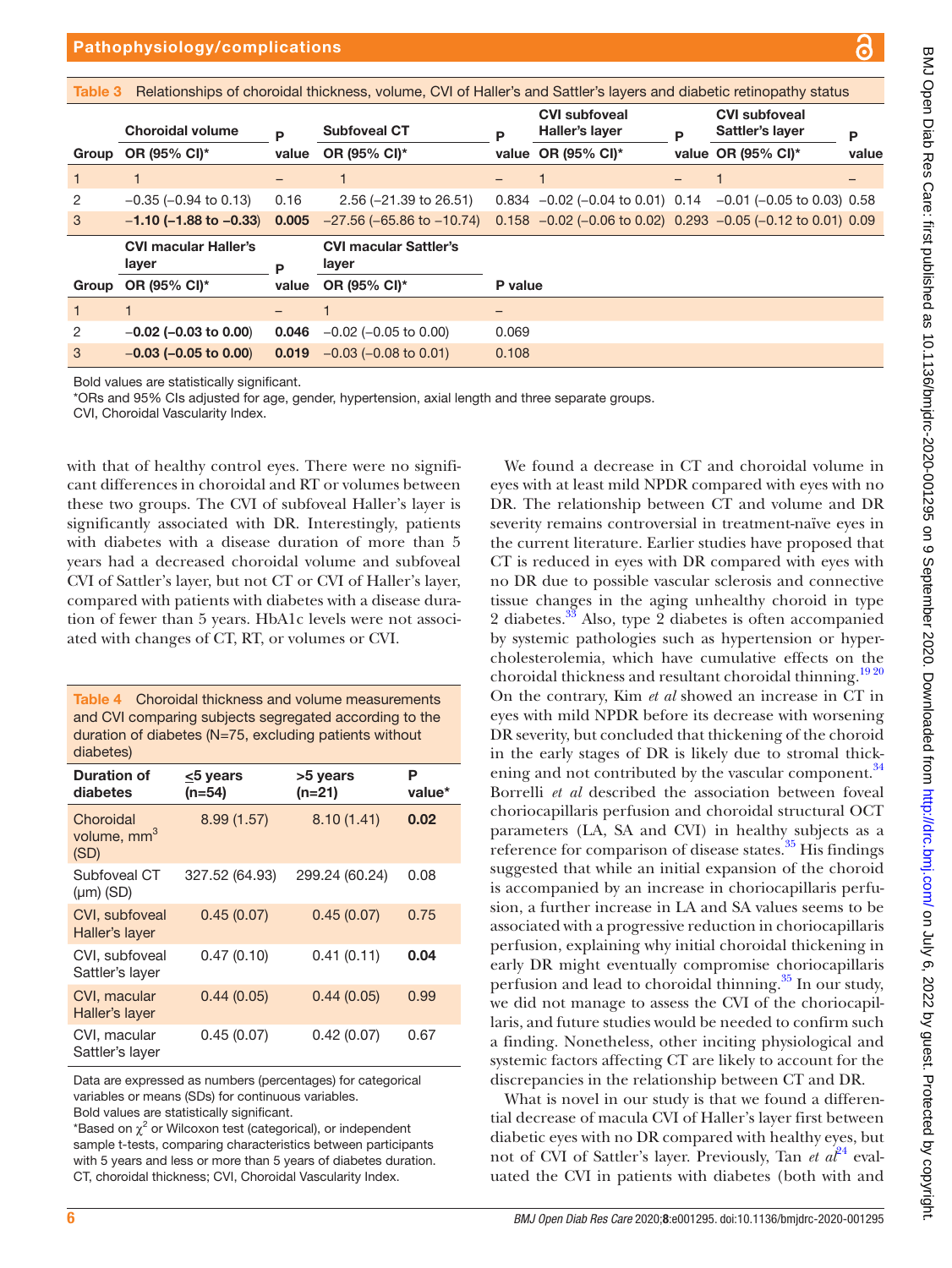without DR) and showed reduced CVI values compared with controls. However, they analyzed a smaller group of 38 eyes. Gupta *et al*<sup>25</sup> and Kim *et al*<sup>36</sup> showed that CVI was significantly decreased in eyes with worsening DR and DME compared with controls. Our current study demonstrated that patients with diabetes with a disease duration of more than 5 years had a decreased subfoveal CVI of Sattler's layer compared with those with shorter disease duration. From this, we cautiously speculate that a decrease in CVI of macular Haller's layer precedes an actual decrease in CT in diabetic eyes before the onset of DR. To the best of our knowledge, this is the first study to suggest that in DC, choroidal vascularity is decreased, affecting Haller's layer first as shown by the initial part of our results, followed by a decrease in CVI of Sattler's layer after a longer duration of disease.

The sequential involvement of decreased vascularity of Haller's layer followed by Sattler's layer in the pathogenesis of DR needs to be further explored. Evidence of pre-DR choroidal microvasculature parameter disturbances in patients with diabetes have been reported.<sup>[18](#page-7-24)</sup> Choroidal blood flow deficit is an early pathological change in DR in an animal model, $26$  with a reduction in the size and density of choroidal vessels<sup>37</sup> 38</sup> and an associated decrease in choroidal blood flow in diabetic eyes before DR manifestation.<sup>39</sup> Choroidal abnormalities in diabetic eyes include microaneurysms, choriocapillaris obstruction, vascular remodelling with increased tortuosity, vascular dropout and areas of vascular non-perfusion.<sup>[11](#page-7-6)</sup> Ferrara *et al*<sup>[40](#page-7-27)</sup> demonstrated in a histological study a loss of intermediate and large blood vessels in the Sattler's and Haller's layer in diabetic eyes. Adhi *et al*<sup> $41$ </sup> showed that on SD-OCT, the mean subfoveal large and medium choroidal vessel layer thickness and subfoveal CT were significantly reduced in eyes with DR compared with controls. In a subgroup analysis of eyes with more severe DR such as in proliferative DR, subfoveal choriocapillaris thickness was further reduced compared with control eyes. Borrelli *et al* compared OCT angiography changes in healthy and NPDR eyes and found that both retinal and choroidal perfusions were affected in NPDR eyes. There was, however, a strong relationship between choriocapillaris perfusion and photoreceptor health measured by ellipzoid zone reflectivity in NPDR but not healthy eyes, implying that choriocapillaris perfusion was affected early on in diabetes even before retinal vessels' changes manifested. $42$  Together with our study findings, these observations suggest that DC might preferentially affect larger choroidal veins (Haller's layer) initially before medium-sized arterioles (Sattler's layer) and smaller-sized choriocapillaris in the early pathogenesis of DC. Although no histological evidence has been documented in the literature on the exact temporal sequence of decreased choroidal vascularity of different choroidal layers in DR pathogenesis, we postulate that with time, the decrease in intermediate and large blood vessels in patients with diabetes would eventually lead to a decrease in CT.

The duration of the disease had an effect on CVI that is independent of HbA1c levels in diabetics. Endo *et al* showed similar findings to our study of decreased CVI in eyes with a longer duration compared with eyes with a shorter duration of diabetes. $^{21}$  Also, there were no significant differences in RT or volume across all three groups of eyes, suggesting that the retinal layers are relatively preserved in the pathogenesis of DR at the early onset.

The strengths of our study include the inclusion of only treatment-naïve patients, and inclusion of AL in the adjustment of analyses for retinal and choroidal thickness and volumes. The main limitation is that our study is cross-sectional and we are unable to confirm the temporality of the results. The analysis of choroidal changes using CT may have some limitations due to various factors such as age, sex, diurnal variation, smoking, systolic blood pressure, and AL, which might affect CT. In these respects, the CVI of Haller's layer might be a more stable and objective quantitative marker in diabetic eyes and a possible predictor for the onset of DR. Also, due to the small number of eyes with more severe DR, we were not able to observe the differences between these groups and propose further insights on the continuous changes of CVI and CT. Furthermore, we chose to evaluate the CVI only at the subfoveal and macular region instead of that beyond the posterior pole. We are also unable to evaluate the CVI of the choriocapillaris, which is not resolved enough in cross-sectional OCT.

In conclusion, we have established greater insight into the pathophysiology of DC by indirectly comparing changes of choroidal vascularity and thickness as the disease progresses from healthy to affected eyes with DR. CT and choroidal volume were decreased in eyes with DR compared with those without DR. Diabetic eyes with no DR have a lower macular CVI of Haller's layer compared with that of healthy control eyes, although there were no significant differences in CT and RT or volumes between these two groups. The CVI of macula Haller's layer is significantly associated with DR. With a longer duration of diabetes, the CVI of subfoveal Sattler's layer and the choroidal volume are reduced, irrespective of the level of diabetic control, suggesting DC mainly affects larger choroidal veins initially before medium-sized arterioles in the early pathogenesis of DC. The CVI of macular Haller's layer could potentially be used as a marker for onset of DR in newly diagnosed patients on SD-OCT imaging. Future prospective longitudinal studies in diabetic eyes would be useful in establishing the relationship between CVIs of Haller's and Sattler's layers with visual acuity as a marker of photoreceptor health and visual prognosis.

Contributors VHXF, PG, RA, C-YC and YY helped to conceptualize and design the study. QDN and CCYC contributed to the statistical analysis and discussion of the manuscript. VHXF, PG, RA, C-YC and YY analyzed, interpreted the data, and wrote the manuscript. YY is the guarantor of this work and, as such, had full access to all the data in the study and takes responsibility for the integrity of the data and the accuracy of the data analysis.

Funding This project was supported by TAAP (NMRC/OFLCG/004/2018).

Competing interests None declared.

Patient consent for publication Not required.